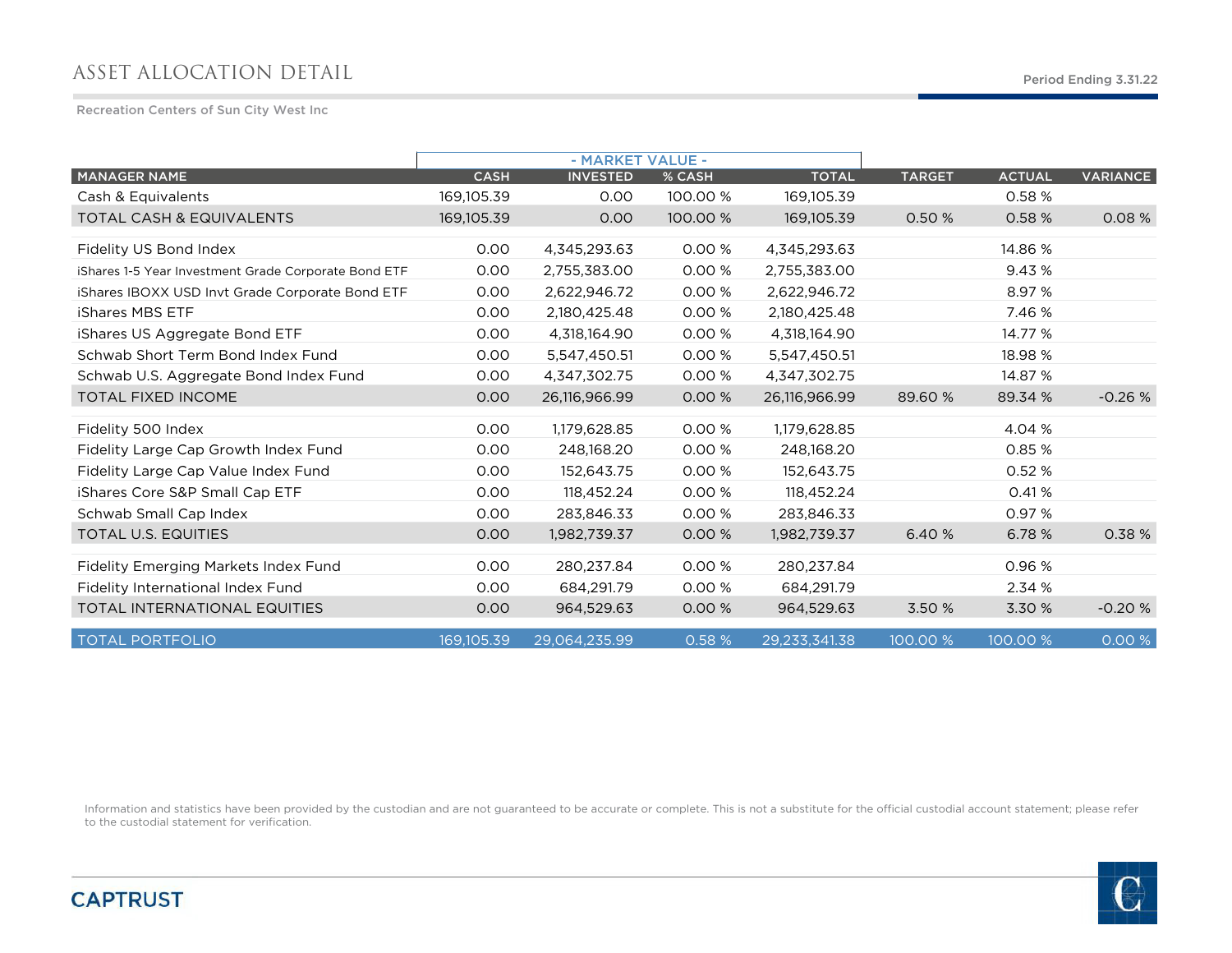## ASSET ALLOCATION SUMMARY

ACTUAL ALLOCATION

Recreation Centers of Sun City West Inc

International Equities U.S. Equities

Cash & Equivalents

3.30%

100% 80%60%40%20%0%12 21 03 22  $\mathbb{R}^n$ 0.62% $\%$  0.58% 89.48% 89.34% 6.72%6.78%

## HISTORIC ALLOCATION TREND



Fixed Income

|                        |                          | ASSET REBALANCING ANALYSIS |                  |
|------------------------|--------------------------|----------------------------|------------------|
| <b>Asset Class</b>     | <b>Actual Allocation</b> | <b>Target Allocation</b>   | $(+/-)$ Variance |
| Cash & Equivalents     | 0.58%                    | 0.50%                      | 0.08%            |
| Fixed Income           | 89.34%                   | 89.60%                     | $-0.26%$         |
| U.S. Equities          | 6.78%                    | 6.40%                      | 0.38%            |
| International Equities | 3.30%                    | 3.50%                      | $-0.20%$         |

3.18%

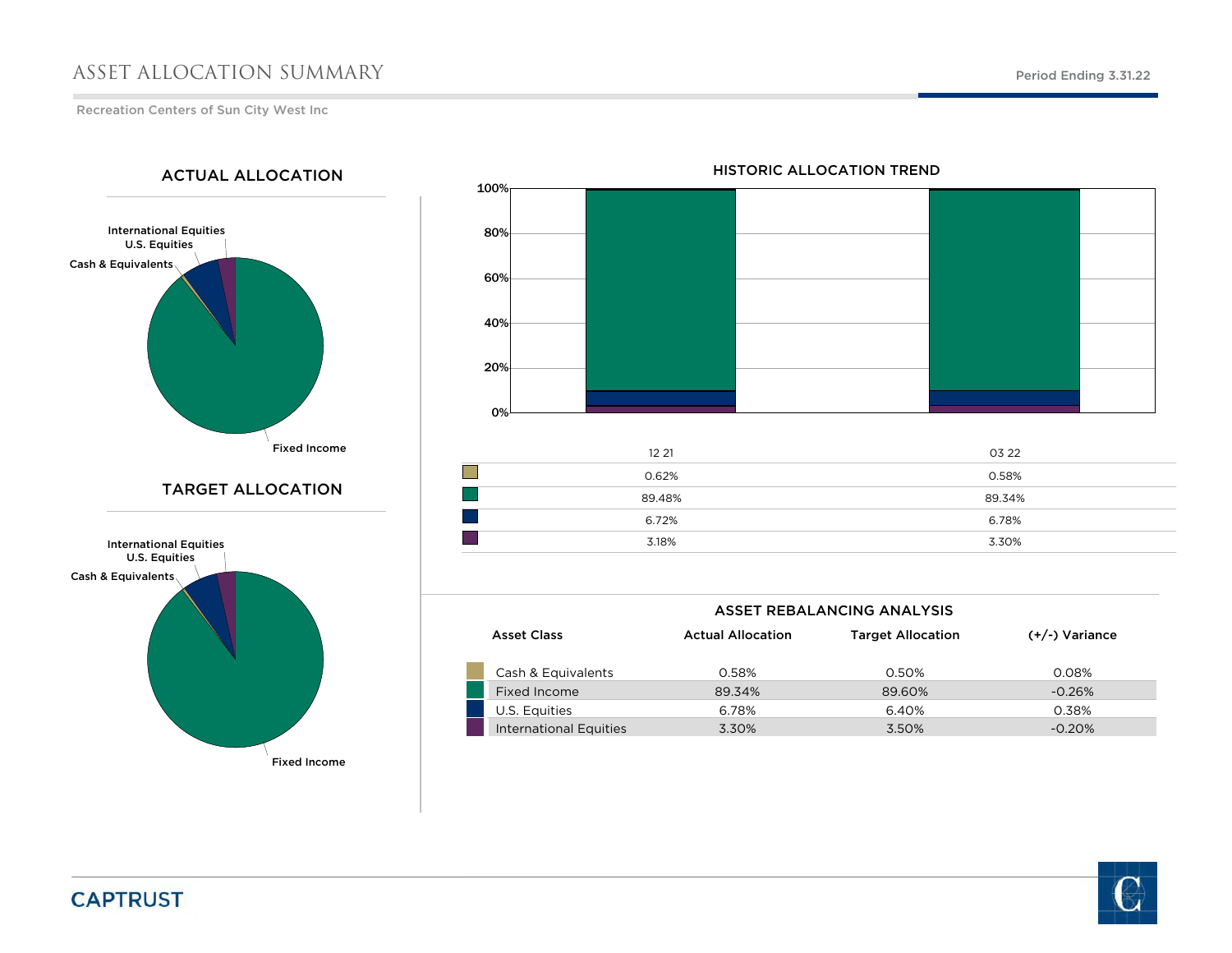Recreation Centers of Sun City West Inc

| <b>CASH &amp; EQUIVALENTS RETURNS</b>          | MTD'22   | QTD'22   | <b>YTD'22</b> | 2021  | 2020  | 2019  | 1 YEAR | 3 YEAR | 5 YEAR |       | <b>INCEPT INCEPT DATE</b> |
|------------------------------------------------|----------|----------|---------------|-------|-------|-------|--------|--------|--------|-------|---------------------------|
| <b>TOTAL CASH &amp; EQUIVALENTS</b>            | $0.00\%$ | $0.00\%$ | $0.00\%$      | N/A   | N/A   | N/A   | N/A    | N/A    | N/A    | 0.01% | 09/10/2021                |
| <b>BBGBARC 1-3 MONTH T-BILL</b>                | 0.02%    | 0.03%    | 0.03%         | 0.04% | 0.50% | 2.14% | 0.06%  | 0.70%  | 1.05%  | 0.05% |                           |
| <b>CASH &amp; EQUIVALENTS MANAGER RESULTS:</b> |          |          |               |       |       |       |        |        |        |       |                           |
| <b>Cash &amp; Equivalents</b>                  | 0.00%    | 0.00%    | $0.00\%$      | N/A   | N/A   | N/A   | N/A    | N/A    | N/A    | 0.01% | 09/10/2021                |
| FTSE Treasury Bill 3 Mon USD                   | 0.02%    | 0.03%    | 0.03%         | 0.05% | 0.55% | 2.25% | 0.06%  | 0.75%  | 1.09%  | 0.04% |                           |

| <b>FIXED INCOME RETURNS</b>                          | MTD'22   | QTD'22   | YTD'22   | 2021     | 2020   | 2019   | 1 YEAR   | <b>3 YEAR</b> | 5 YEAR | <b>INCEPT</b> | <b>INCEPT DATE</b> |
|------------------------------------------------------|----------|----------|----------|----------|--------|--------|----------|---------------|--------|---------------|--------------------|
| <b>TOTAL FIXED INCOME</b>                            | $-2.50%$ | $-5.32%$ | $-5.32%$ | N/A      | N/A    | N/A    | N/A      | N/A           | N/A    | $-6.52%$      | 09/14/2021         |
| <b>BBGBARC AGGREGATE BOND INDEX</b>                  | $-2.78%$ | $-5.93%$ | $-5.93%$ | $-1.54%$ | 7.51%  | 8.72%  | $-4.15%$ | 1.69%         | 2.14%  | $-7.07%$      |                    |
| <b>FIXED INCOME MANAGER RESULTS:</b>                 |          |          |          |          |        |        |          |               |        |               |                    |
| <b>Fidelity US Bond Index</b>                        | $-2.78%$ | $-5.88%$ | $-5.88%$ | N/A      | N/A    | N/A    | N/A      | N/A           | N/A    | $-7.18%$      | 09/14/2021         |
| BBgBarc Aggregate Bond Index                         | $-2.78%$ | $-5.93%$ | $-5.93%$ | $-1.54%$ | 7.51%  | 8.72%  | $-4.15%$ | 1.69%         | 2.14%  | $-7.07%$      |                    |
| iShares 1-5 Year Investment Grade Corporate Bond ETF | $-1.92%$ | $-3.77%$ | $-3.77%$ | N/A      | N/A    | N/A    | N/A      | N/A           | N/A    | $-4.60%$      | 09/14/2021         |
| BBgBarc 1-5 Yr Corp TR USD                           | $-1.79%$ | $-3.73%$ | $-3.73%$ | $-0.47%$ | 5.42%  | 6.96%  | $-3.61%$ | 1.73%         | 2.07%  | -4.63%        |                    |
| iShares IBOXX USD Invt Grade Corporate Bond ETF      | $-2.89%$ | $-8.38%$ | $-8.38%$ | N/A      | N/A    | N/A    | N/A      | N/A           | N/A    | $-10.11%$     | 09/14/2021         |
| Markit iBoxx Liquid IG TR USD                        | $-2.52%$ | $-8.35%$ | $-8.35%$ | $-1.49%$ | 11.30% | 17.27% | $-4.48%$ | 3.51%         | 3.76%  | $-9.90%$      |                    |
| <b>iShares MBS ETF</b>                               | $-2.43%$ | $-4.90%$ | $-4.90%$ | N/A      | N/A    | N/A    | N/A      | N/A           | N/A    | $-5.99%$      | 09/14/2021         |
| <b>BBgBarc US MBS TR</b>                             | $-2.60%$ | $-4.97%$ | $-4.97%$ | $-1.04%$ | 3.89%  | 6.35%  | $-4.92%$ | 0.56%         | 1.37%  | $-5.83%$      |                    |
| iShares US Aggregate Bond ETF                        | $-2.81%$ | $-5.85%$ | $-5.85%$ | N/A      | N/A    | N/A    | N/A      | N/A           | N/A    | $-7.16%$      | 09/14/2021         |
| BBgBarc Aggregate Bond Index                         | $-2.78%$ | $-5.93%$ | $-5.93%$ | $-1.54%$ | 7.51%  | 8.72%  | $-4.15%$ | 1.69%         | 2.14%  | $-7.07\%$     |                    |
| Schwab Short Term Bond Index Fund                    | $-1.93%$ | $-3.43%$ | $-3.43%$ | N/A      | N/A    | N/A    | N/A      | N/A           | N/A    | $-4.40%$      | 09/14/2021         |
| BBgBarc 1-5 Year Govt/Credit FI Adj                  | $-1.91%$ | $-3.45%$ | $-3.45%$ | $-0.97%$ | 4.66%  | 5.02%  | $-3.84%$ | 1.12%         | 1.41%  | $-4.42%$      |                    |
| Schwab U.S. Aggregate Bond Index Fund                | $-2.81%$ | $-5.86%$ | $-5.86%$ | N/A      | N/A    | N/A    | N/A      | N/A           | N/A    | $-7.11%$      | 09/14/2021         |
| BBgBarc Aggregate Bond Index                         | $-2.78%$ | $-5.93%$ | $-5.93%$ | $-1.54%$ | 7.51%  | 8.72%  | $-4.15%$ | 1.69%         | 2.14%  | $-7.07\%$     |                    |

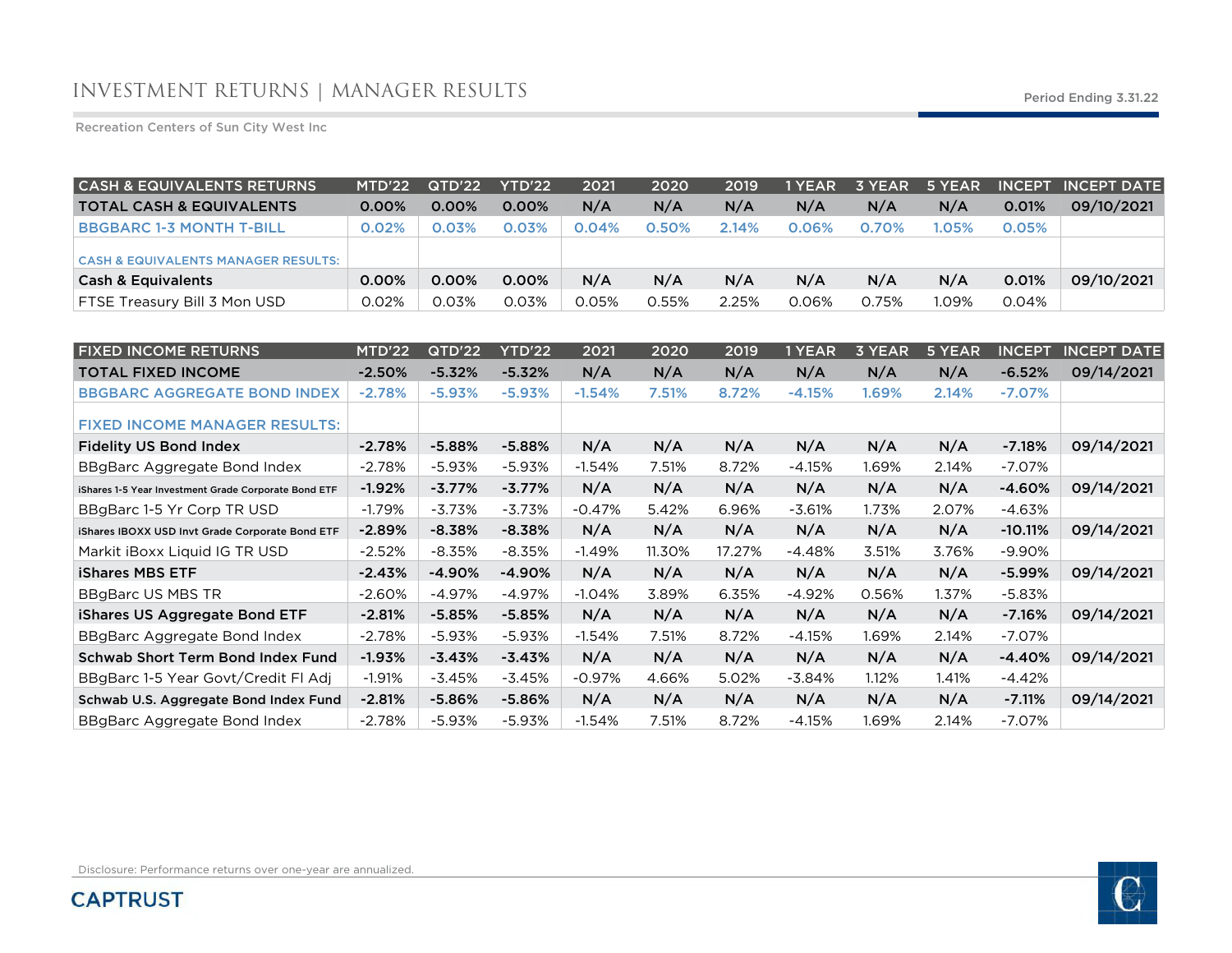Recreation Centers of Sun City West Inc

| <b>U.S. EQUITIES RETURNS</b>                | MTD'22 | QTD'22   | <b>YTD'22</b> | 2021   | 2020   | 2019   | 1 YEAR   | 3 YEAR | 5 YEAR | <b>INCEPT</b> | <b>INCEPT DATE</b> |
|---------------------------------------------|--------|----------|---------------|--------|--------|--------|----------|--------|--------|---------------|--------------------|
| <b>TOTAL U.S. EQUITIES</b>                  | 3.10%  | $-4.76%$ | $-4.76%$      | N/A    | N/A    | N/A    | N/A      | N/A    | N/A    | 1.82%         | 09/14/2021         |
| <b>RUSSELL 3000</b>                         | 3.24%  | $-5.28%$ | $-5.28%$      | 25.66% | 20.89% | 31.02% | 11.92%   | 18.24% | 15.40% | 0.65%         |                    |
| <b>U.S. EQUITIES MANAGER RESULTS:</b>       |        |          |               |        |        |        |          |        |        |               |                    |
| Fidelity 500 Index                          | 3.71%  | $-4.60%$ | $-4.60%$      | N/A    | N/A    | N/A    | N/A      | N/A    | N/A    | 3.19%         | 09/14/2021         |
| <b>S&amp;P 500 Index</b>                    | 3.71%  | -4.60%   | $-4.60%$      | 28.71% | 18.40% | 31.49% | 15.65%   | 18.92% | 15.99% | 2.73%         |                    |
| <b>Fidelity Large Cap Growth Index Fund</b> | 3.93%  | $-9.04%$ | $-9.04%$      | N/A    | N/A    | N/A    | N/A      | N/A    | N/A    | $-2.84%$      | 09/14/2021         |
| Russell 1000 Growth                         | 3.91%  | $-9.04%$ | $-9.04%$      | 27.60% | 38.49% | 36.39% | 14.98%   | 23.60% | 20.88% | $-2.88\%$     |                    |
| Fidelity Large Cap Value Index Fund         | 2.79%  | $-0.80%$ | $-0.80%$      | N/A    | N/A    | N/A    | N/A      | N/A    | N/A    | 5.59%         | 09/14/2021         |
| Russell 1000 Value                          | 2.82%  | $-0.74%$ | $-0.74%$      | 25.16% | 2.80%  | 26.54% | 11.67%   | 13.02% | 10.29% | 5.53%         |                    |
| <b>iShares Core S&amp;P Small Cap ETF</b>   | 0.31%  | $-5.64%$ | $-5.64%$      | N/A    | N/A    | N/A    | N/A      | N/A    | N/A    | 0.36%         | 09/14/2021         |
| S&P Small Cap 600                           | 0.37%  | $-5.62%$ | $-5.62%$      | 26.82% | 11.29% | 22.78% | 1.23%    | 13.58% | 10.89% | 0.73%         |                    |
| <b>Schwab Small Cap Index</b>               | 1.25%  | $-7.52%$ | $-7.52%$      | N/A    | N/A    | N/A    | N/A      | N/A    | N/A    | $-5.60%$      | 09/14/2021         |
| Russell 2000                                | 1.24%  | $-7.53%$ | $-7.53%$      | 14.82% | 19.96% | 25.52% | $-5.79%$ | 11.74% | 9.74%  | -5.73%        |                    |

| <b>INTERNATIONAL EQUITIES RETURNS</b>          | MTD'22   | QTD'22    | YTD'22    | 2021     | 2020   | 2019   | 1 YEAR    | 3 YEAR | 5 YEAR | <b>INCEPT</b> | <b>INCEPT DATE</b> |
|------------------------------------------------|----------|-----------|-----------|----------|--------|--------|-----------|--------|--------|---------------|--------------------|
| <b>TOTAL INTERNATIONAL EQUITIES</b>            | $-0.80%$ | $-6.83%$  | $-6.83%$  | N/A      | N/A    | N/A    | N/A       | N/A    | N/A    | $-9.05%$      | 09/14/2021         |
| <b>MSCI ACWI EX US NET</b>                     | 0.16%    | $-5.44\%$ | $-5.44%$  | 7.82%    | 10.69% | 21.49% | $-1.48%$  | 7.52%  | 6.77%  | $-7.44\%$     |                    |
| <b>INTERNATIONAL EQUITIES MANAGER RESULTS:</b> |          |           |           |          |        |        |           |        |        |               |                    |
| <b>Fidelity Emerging Markets Index Fund</b>    | $-2.95%$ | $-7.61%$  | $-7.61\%$ | N/A      | N/A    | N/A    | N/A       | N/A    | N/A    | $-11.36%$     | 09/14/2021         |
| <b>MSCI Emerging Markets Free</b>              | $-2.22%$ | $-6.92%$  | $-6.92%$  | $-2.22%$ | 18.69% | 18.90% | $-11.08%$ | 5.31%  | 6.35%  | $-10.94%$     |                    |
| <b>Fidelity International Index Fund</b>       | 0.11%    | $-6.70%$  | $-6.70%$  | N/A      | N/A    | N/A    | N/A       | N/A    | N/A    | $-7.77\%$     | 09/14/2021         |
| MSCI EAFE Net USD                              | 0.64%    | -5.91%    | $-5.91%$  | 11.26%   | 7.82%  | 22.01% | l.16%     | 7.78%  | 6.72%  | -7.62%        |                    |

| <b>TOTAL PORTFOLIO RETURNS</b> | MTD'22 QTD'22 YTD'22 \       | 2021     | <b>2020</b> |                       |     |       |       |        |  |
|--------------------------------|------------------------------|----------|-------------|-----------------------|-----|-------|-------|--------|--|
| <b>TOTAL PORTFOLIO</b>         | -2.07% -5.30% -5.30% N/A N/A |          |             | N/A                   | N/A |       |       |        |  |
| Total Portfolio Benchmark      | -2.26% -5.79% -5.79%         | $0.42\%$ |             | 8.91%  10.50%  -2.97% |     | 3.10% | 3.27% | -6.18% |  |